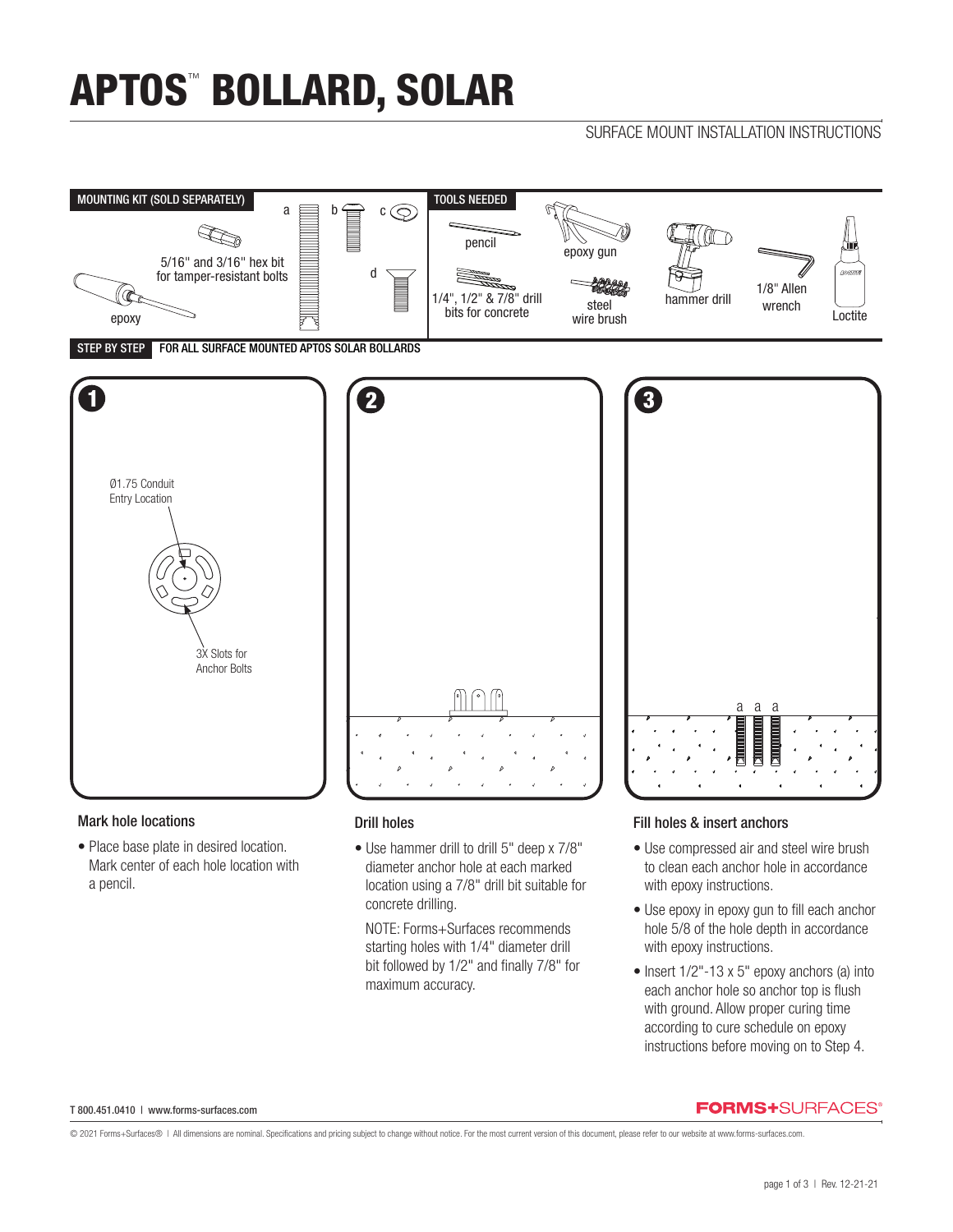# APTOS™ BOLLARD, SOLAR

STEP BY STEP FOR ALL SURFACE MOUNTED APTOS SOLAR BOLLARDS



### Position base plate

• Position base plate so that the mounting holes line up with anchors.



• Slide 1/2" stainless steel lock washer (c), onto each 1/2"-13 x 1-1/2" tamper resistant button head cap bolt (b). • Insert bolts into mounting holes in base plate and thread into anchors using 5/16" hex bit for tamper-resistant

Attach base plate

bolts.



### Connect Battery

• Locate plug from battery and connect to fixture plug in base of bollard. LED should illuminate briefly when proper connection is made.

T 800.451.0410 | www.forms-surfaces.com

## **FORMS+**SURFACES®

© 2021 Forms+Surfaces® | All dimensions are nominal. Specifications and pricing subject to change without notice. For the most current version of this document, please refer to our website at www.forms-surfaces.com.